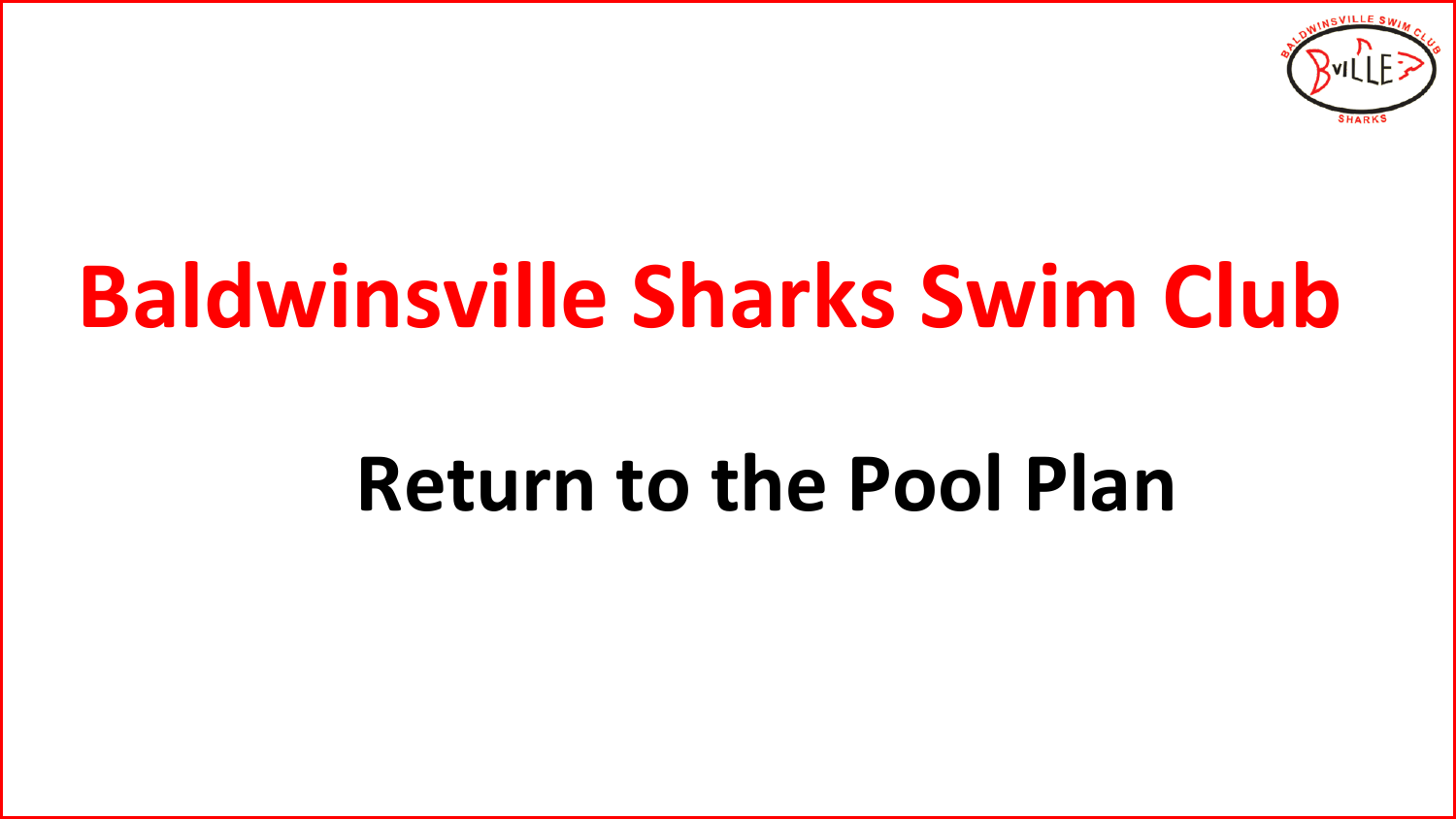### **Ensure Athletes are Safe**



#### **Athletes are NOT permitted to attend practice if…**

- They are showing any of the symptoms of COVID-19. They have a fever, cough, shortness of breath or difficulty breathing, chills, headache, sore throat, new loss of taste or smell, or other symptoms listed by the CDC.
- They have tested positive for COVID-19.
- Traveled within the last 14 days.
- Anyone in household has symptoms or tested positive for COVID-19.
- They have been exposed to anyone who has symptoms or tested positive for COVID-19.
- They are awaiting the results of testing for COVID-19.

#### **Athletes must come to practice with…**

- Cloth face mask
- Practice equipment
- Wearing a swimsuit
- Pre-showered at home
- Using the restroom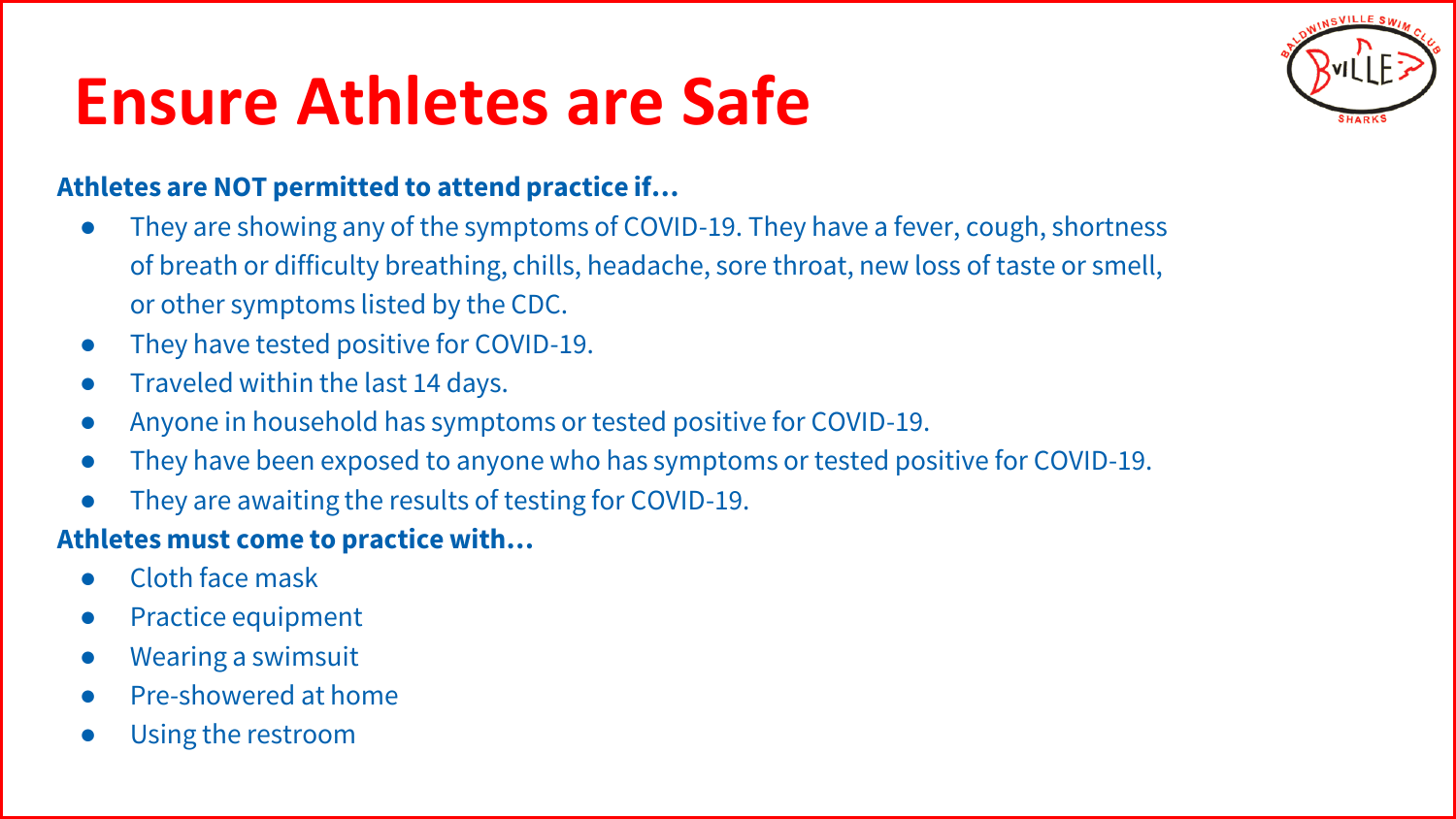# **Screening Questions**



#### **Athletes are NOT permitted to attend practice if they answer YES to any of the following questions…**

- Do you or do any of the swimmers you are dropping off have a fever, cough, shortness of breath, sore throat, vomiting, diarrhea, new loss of taste or smell, chills, muscle aches, or head ache?
- Have you or any of the swimmers you are dropping off had any of these symptoms since last time you were last here? Been in contact with anyone with fever, cough, shortness of breath, sore throat, vomiting, diarrhea, new loss of taste or smell, chills, muscle aches, or head ache since the last time you were here?
- Have you or any of the swimmers you are dropping off potentially been exposed to COVID-19 or have reason to believe you/they have COVID-19?

**Athletes who are sick or believe they might have COVID-19 should stay home until you can answer YES to the following questions…**

- Has it been at least 14 day since you first had symptoms?
- Have you been without fever for 3 days (72 hours) without any medicine?
- Has it been 3 days (72 hours) since your symptoms have improved?

**IMPORTANT: Household members and athletes who have been in close contact with someone who has had symptoms of COVID-19 should stay home for 14 days and monitor themselves for symptoms.**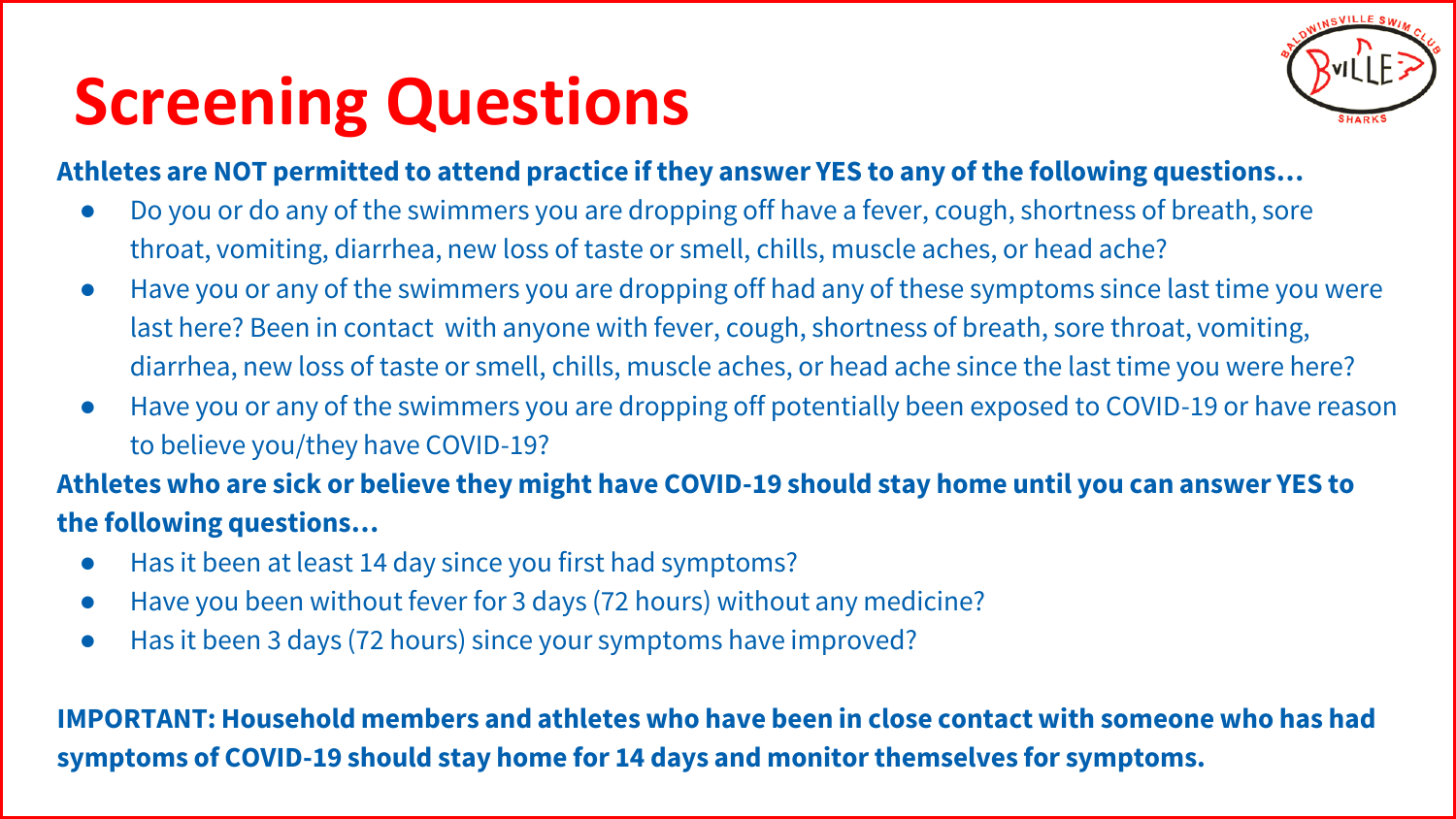# **Why Return to the Pool?**



- Activity that provides health and well being for the athletes.
- Minimal touchable surfaces.
- Chlorine is a disinfectant.
- New practice process to ensure athlete safety.
- Social distancing of 6<sup>2</sup> + can be maintained both in and out of the water. during organized swim practices.
- During dryland athletes will maintain 10'+ while exercising.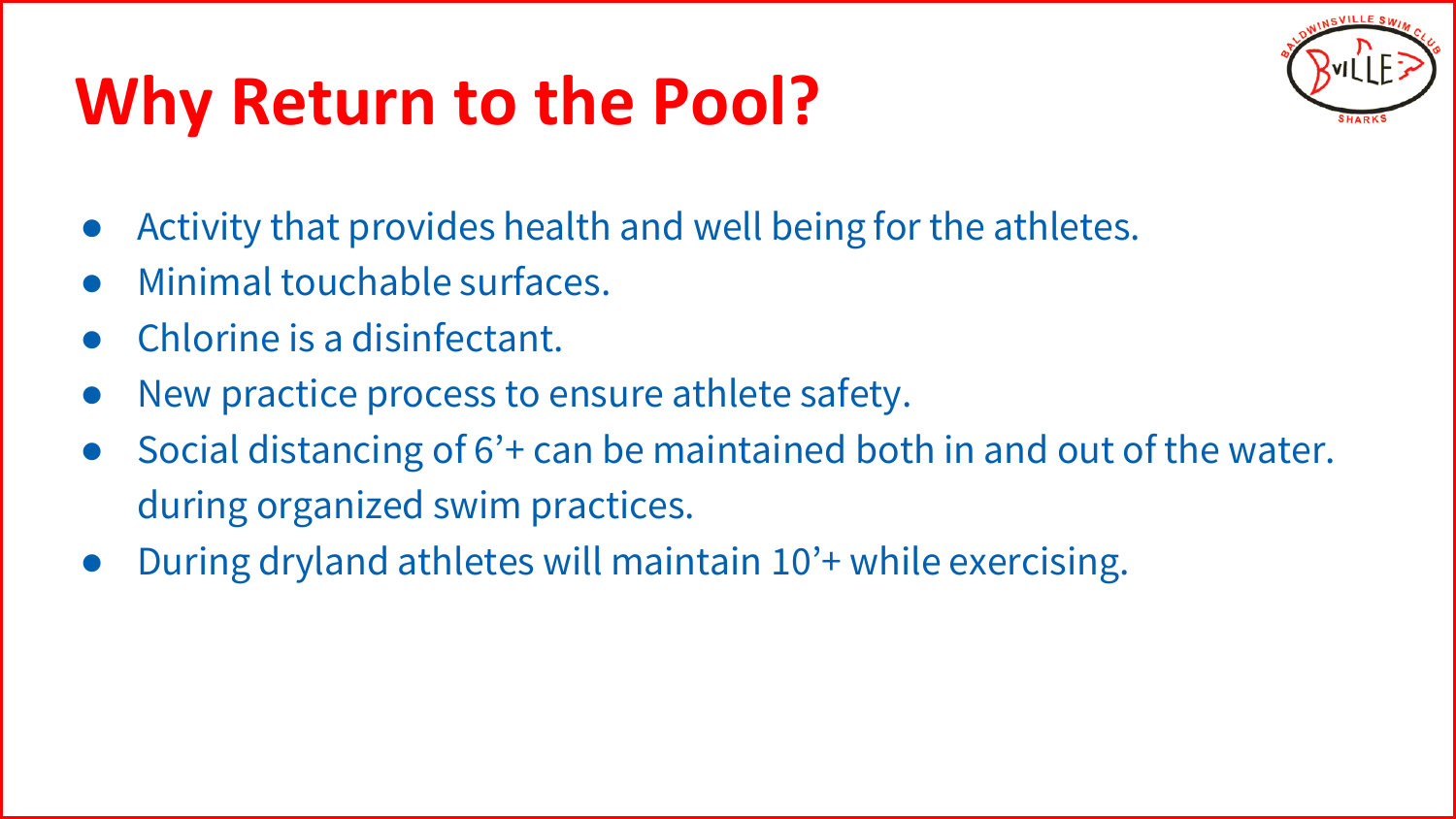# **Chlorine & COVID-19**

From the CDC…

Can the virus that causes COVID-19 spread through pools?

Proper operation, maintenance, and disinfection (with chlorine or bromine) of swimming pools should kill the virus that causes COVID-19.

- Maintain proper disinfectant levels (1-10 parts per million free chlorine or 3-8 ppm bromine) and pH (7.2-8)
- CDC's [Model Aquatic Health Code](https://www.cdc.gov/coronavirus/2019-ncov/php/water.html) has more recommendations to prevent illness and injuries at public pools in parks.

### From the WHO…(World Health Organization)

#### Virus type that causes COVID-19 is killed easily.

Enveloped viruses are easier to kill than non-enveloped viruses: "Sars-CoV-2, the virus responsible for the COVID-19 outbreak, is an enveloped virus and therefore the easiest to kill of the three types of viruses."

The WHO recommended chlorination level of 15mg min/liter is sufficient to kill nonenveloped viruses, and an enveloped virus such as COVID-19 would be inactivated at even lower levels.

### Research

#### [CDC](https://www.cdc.gov/healthywater/swimming/index.html)

[World Health Organization](https://www.who.int/bulletin/volumes/92/2/13-126391/en/)

Articles

[USA Swimming](https://www.usaswimming.org/utility/community-quaratine-resources)

[Aquatics International](https://www.aquaticsintl.com/facilities/maintenance/world-health-organization-says-treated-water-safe-from-coronavirus_o)

[Swimswam Pt.1](https://swimswam.com/survey-44-new-jersey-indoor-pool-operators-report-no-spread-of-coronavirus/)

#### [Swimswam Pt.2](https://swimswam.com/whats-known-about-chlorines-impact-on-coronavirus/)

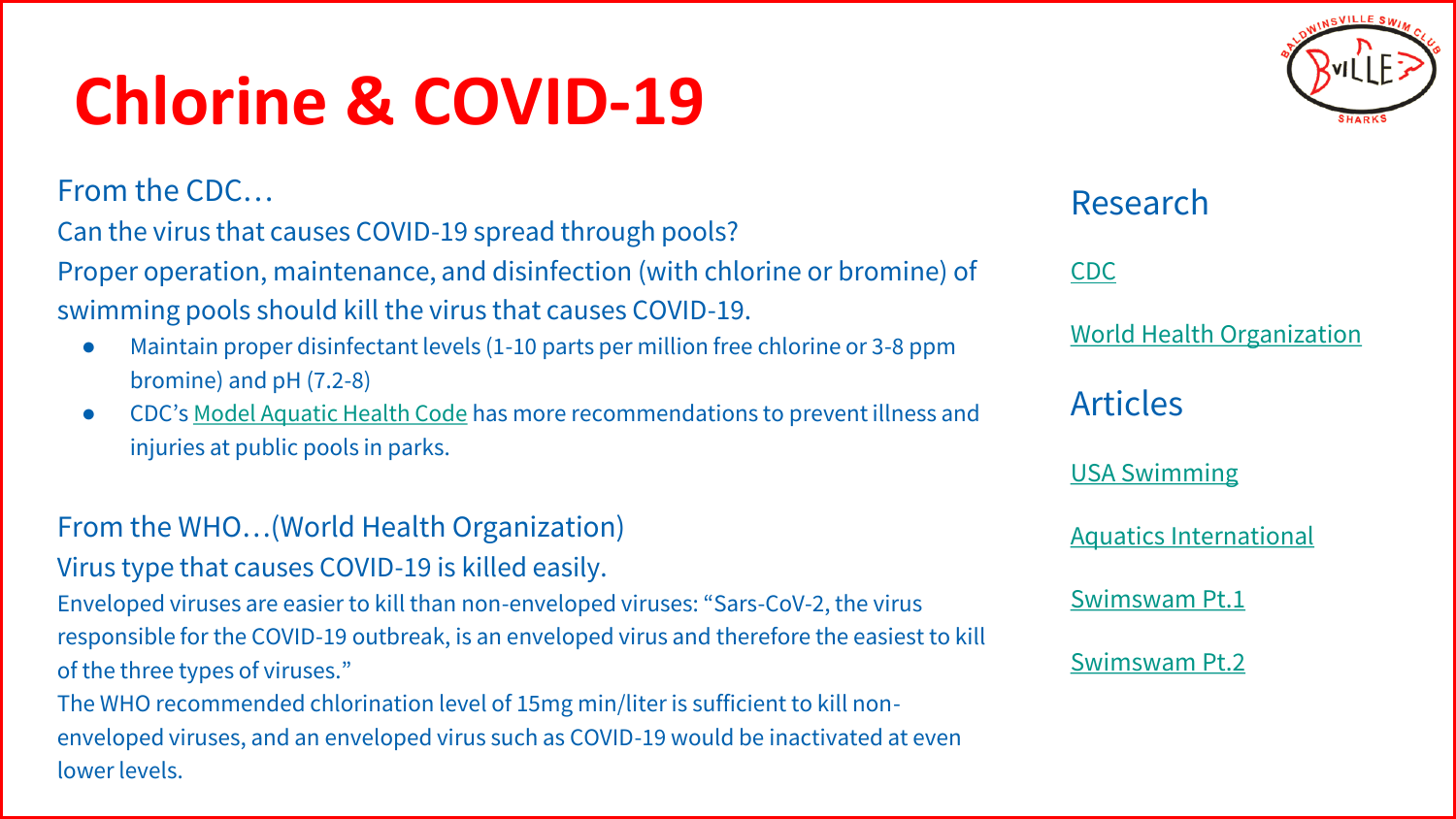### **NYSDOH Guidance for Pools**



### Operating conditions defined NYSDOH…

- The operation of pools must be following [NYShyDOH](https://coronavirus.health.ny.gov/system/files/documents/2020/06/doh_covid19_pooladvisory_061120_0.pdf) guidance.
	- Ensure that all individuals always maintain a distance of at least six feet from other individuals, or the core activity requires a shorter distance.
	- For health and safety concerns, ensure face coverings are not worn by individuals while they are in the water.
	- Limit the maximum size of any single **group** of people on the premise or in the water to 10 or fewer individuals; however, there may be more than one group on premise or in water so long as they are able to be separated by at least six feet.
- CDC's [Model Aquatic Health Code](https://www.cdc.gov/coronavirus/2019-ncov/php/water.html) has more recommendations to prevent illness and injuries at public pools in parks.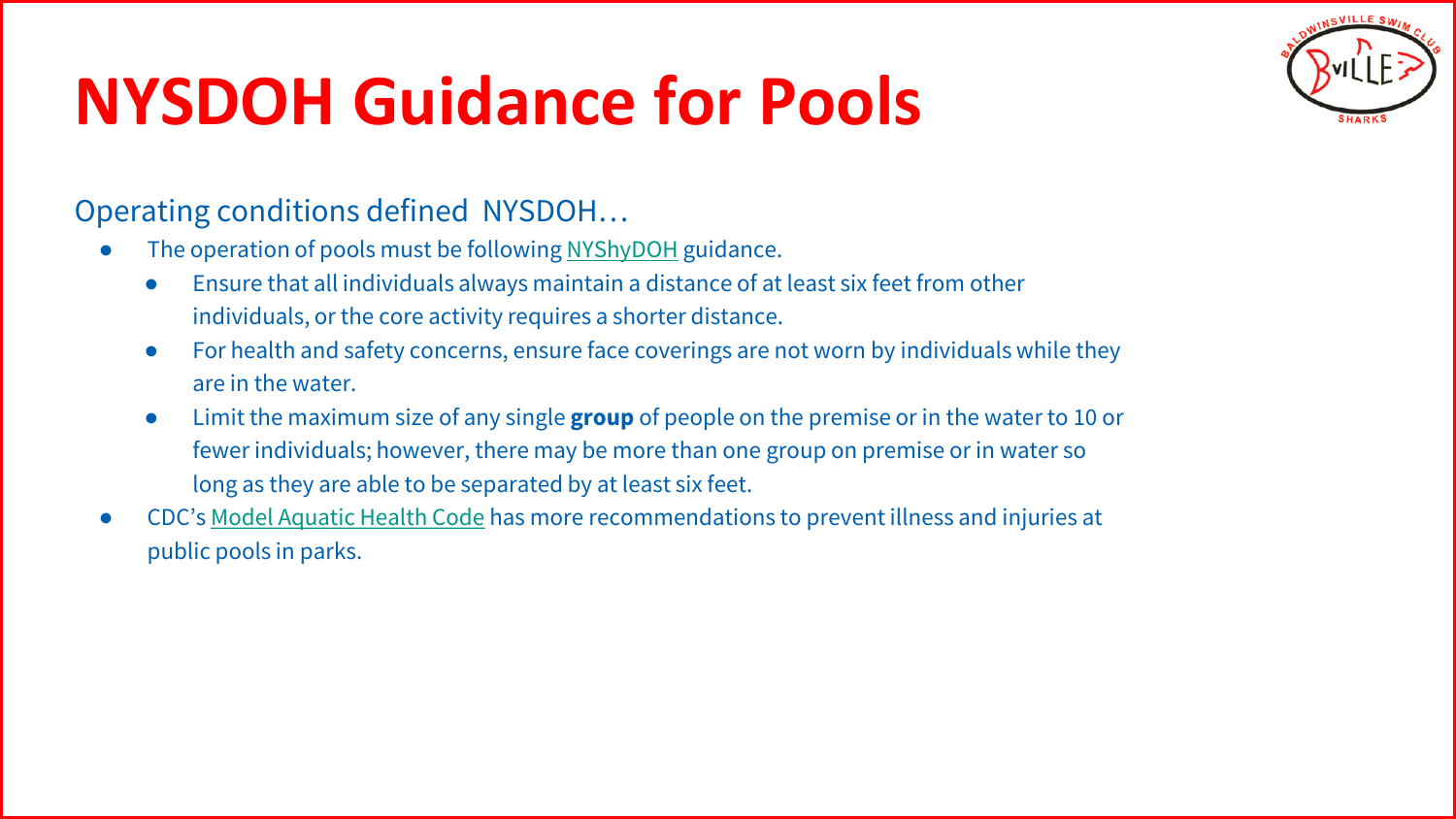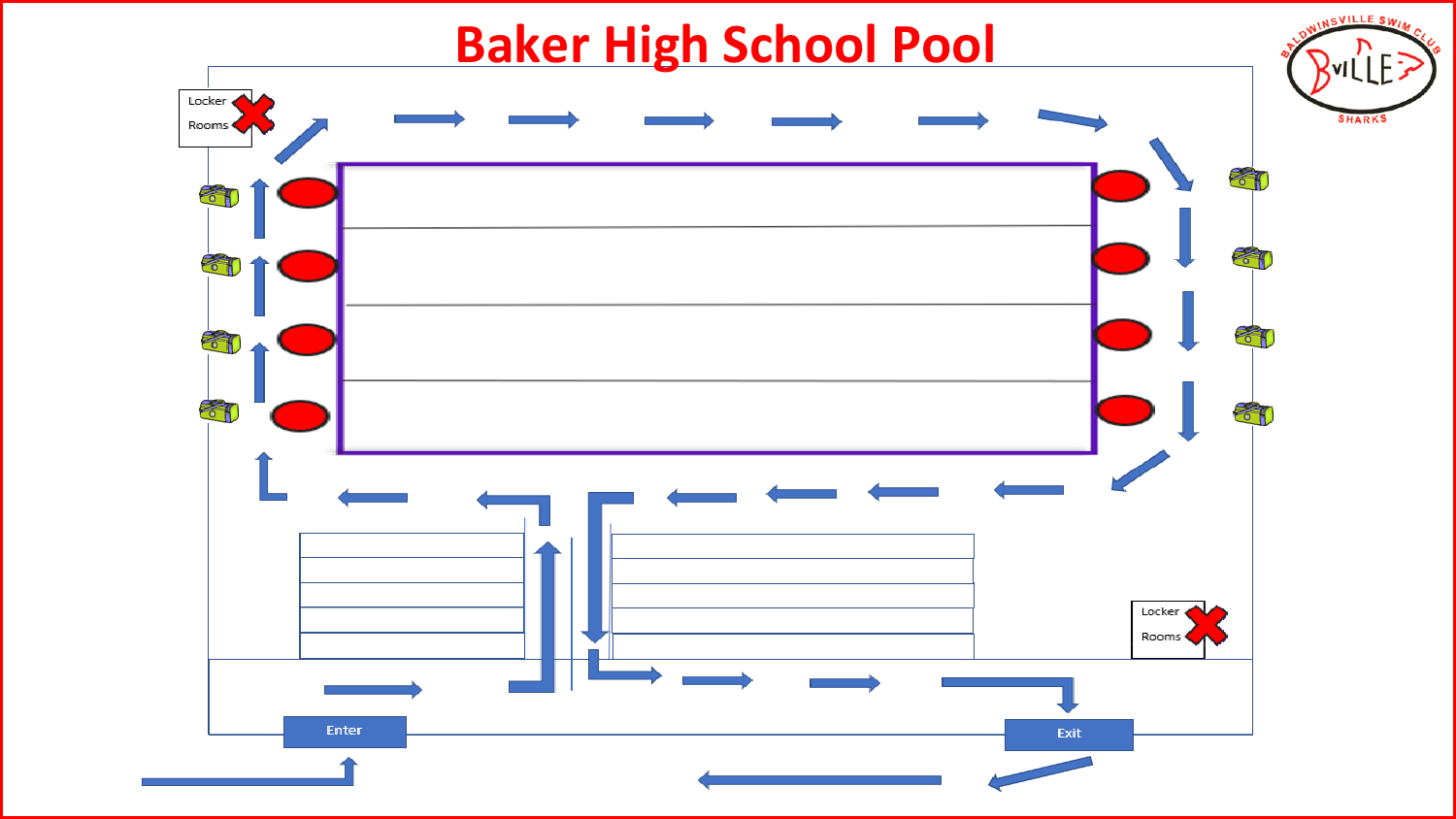

# **Return to the Pool Road Map**

- 1. Wait at pool door
- 2. Go to assigned lane
- 3. Set down items
- 4. 3 point entry into the pool
- 5. Swim practice
- 6. Dry off & Retrieve items
- 7. Exit using appropriate door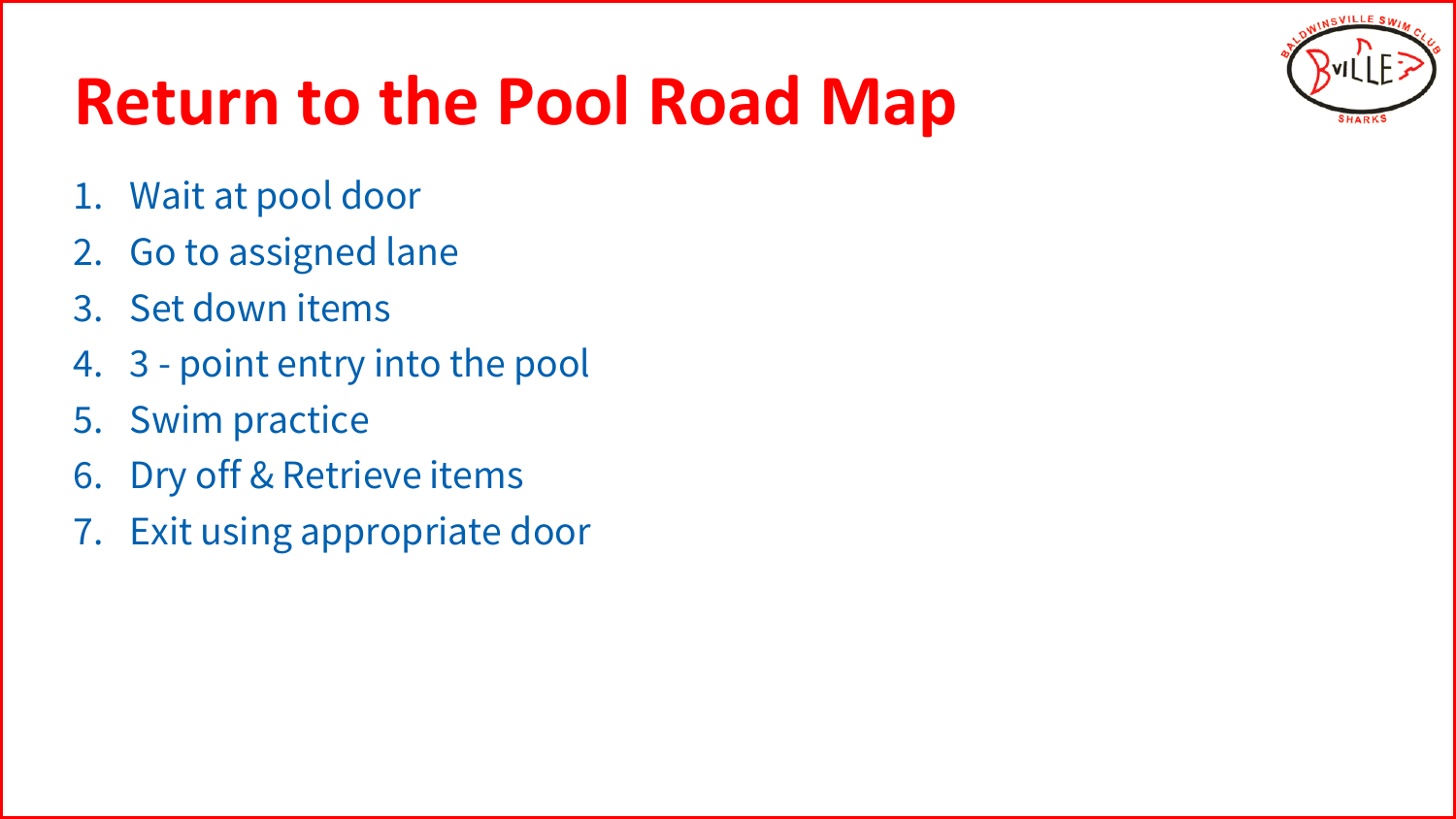### **COVID-19 Practice FAQs**

### PRACTICE PREPAREDNESS

Can my swimmer participate if they are late to practice?

- No, swimmers will not be permitted to enter the facility or participate if they are late to practice. Can my swimmer borrow equipment?
	- Due to an abundance of caution, equipment will not be available to borrow.
- Can my swimmer leave their equipment at the pool?
	- Swimmers will not be permitted to leave personal belongings at the facility.

### PARENTS & SPECTATORS

Are parents and spectators allowed into the facility?

- At this time, NO parents or spectators will be allowed into the facility/pool deck.
- Parents will stay in parking area inside their vehicle during the duration of swim practice.